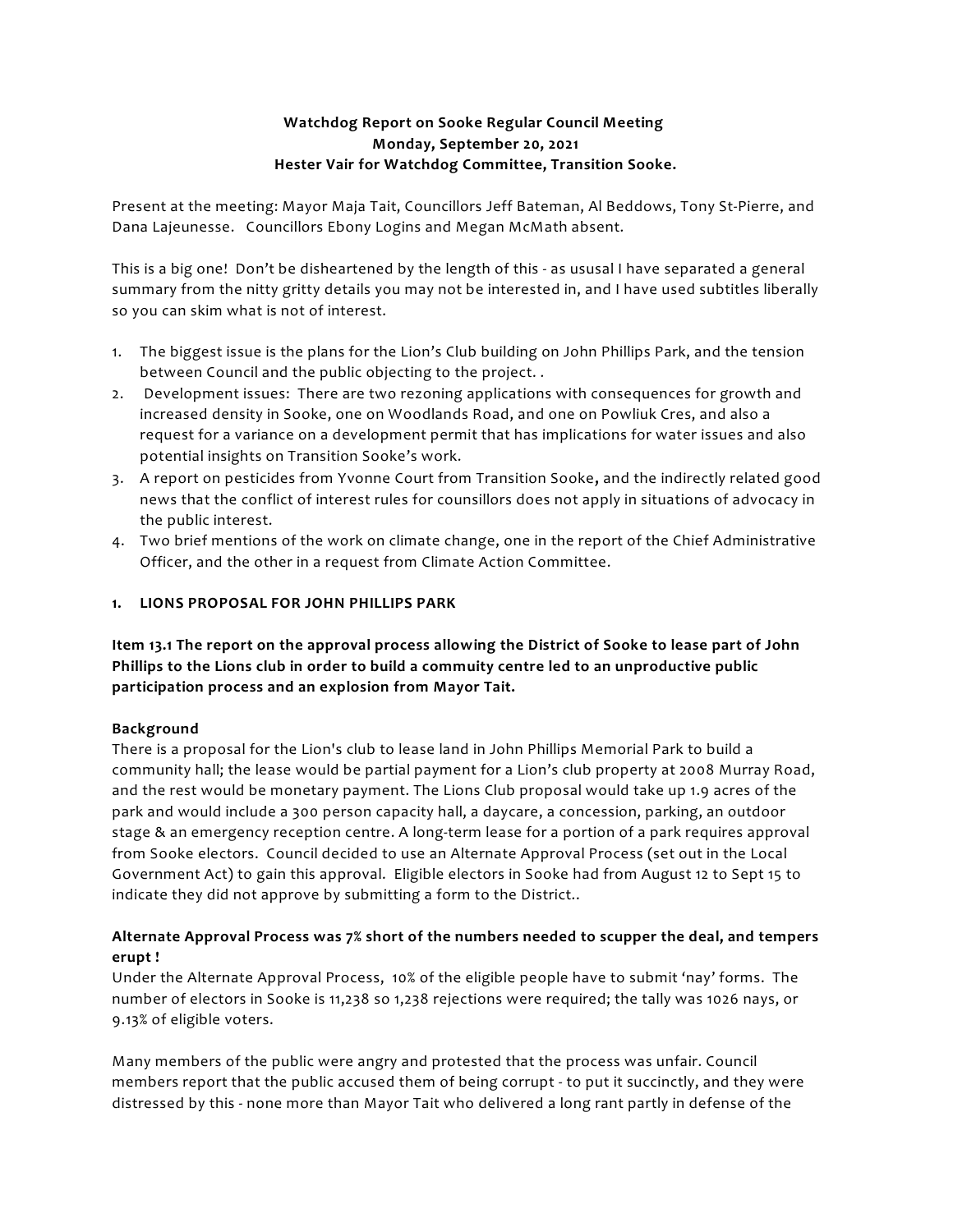project, partly in defense of her record, and partly against, what she seemed to think (my interpretation entirely)I was the public's irresponsible and unpredictable manner of public engagement.

In this context it is not surprising that the exchange between members of the public and council was not productive. Accusatory statements whizzed by each other, never quite engaging the centre of the other's concern. On Council Tait and St-Pierre were defensive and angry about accusations from the public (these were not actually spoken at this particular meeting), and this coloured the discussion in an unhealthy way. Bateman was distressed by the accusations of the public, but responded constructively, and Lajeunesse supported the Lion's project, but made no comment about the accusations from the public. In the Mayor's rant (see below) the public seemed to be perceived as a irresponsible monolith, a single, badly-behaving body.

# **Brief summary of concerns of the public and the response from Council** (more under further details)

- The residents who spoke at the meting were concerned about environmental issues, about the lack of green space in the area, given future growth, and were unhappy about the size of the proposed project. Susan Belford's comments to council are a succinct and coherent summation of the issue. My paraphrase: 'The project sounds really good. It is just the wrong place for it. We shouldn't be getting one social good at the expense of another. A park of enough size where we can have some real solitude is rare and a social good.'
- In addition people objected to the Alternate Approval Process; they said that there was not enough information about the proposal, not enough prior consultation on the idea, and not enough time for discussion, and that it felt like the proposal was railroaded through.
- Council seemed to barely hear the first set of concerns about environmental issues and the concern for future green space; instead they responded with a defense that slipped slightly off the point of engagement with the points being made by the public. For example, Council argued that the facility was needed, that the park was designated as an active park, and the emphasis was on the insistence that the process was legal and correct. None of this addressed the public's real concerns.

### **Moments of clarity and some partial answers**

Bateman's response to the issue was without question the most constructive. Bateman was the only councillor who was clear about the attacks he received:"I've read that we are corrupt, unprincipled .... I was approached by 2 gentlemen who said it was a conspiracy, sneaky, underhanded, a done deal, and that we were in league with the Lion's club." Bateman said, "This stems from fear and lack of knowledge. And people wanting to retain the values of this park. This has been the liveliest and most engaged I have seen the community. Vive democracy."

Bateman brought clarity when he asked staff to address some questions raised by the public:

- He asked: how council made people aware of the proposal; staff responded that legislation required that they put two notices in the newspaper - which they did. In addition, they also put out a 9-page document on their website along with sample forms, and the communications coordinator spent many hours in the park talking to people - neither of which was required.
- Bateman raised the issue that got to the heart of the problem the feeling that people had the proposal sprung on them with little time to think about it - and asked why the public had not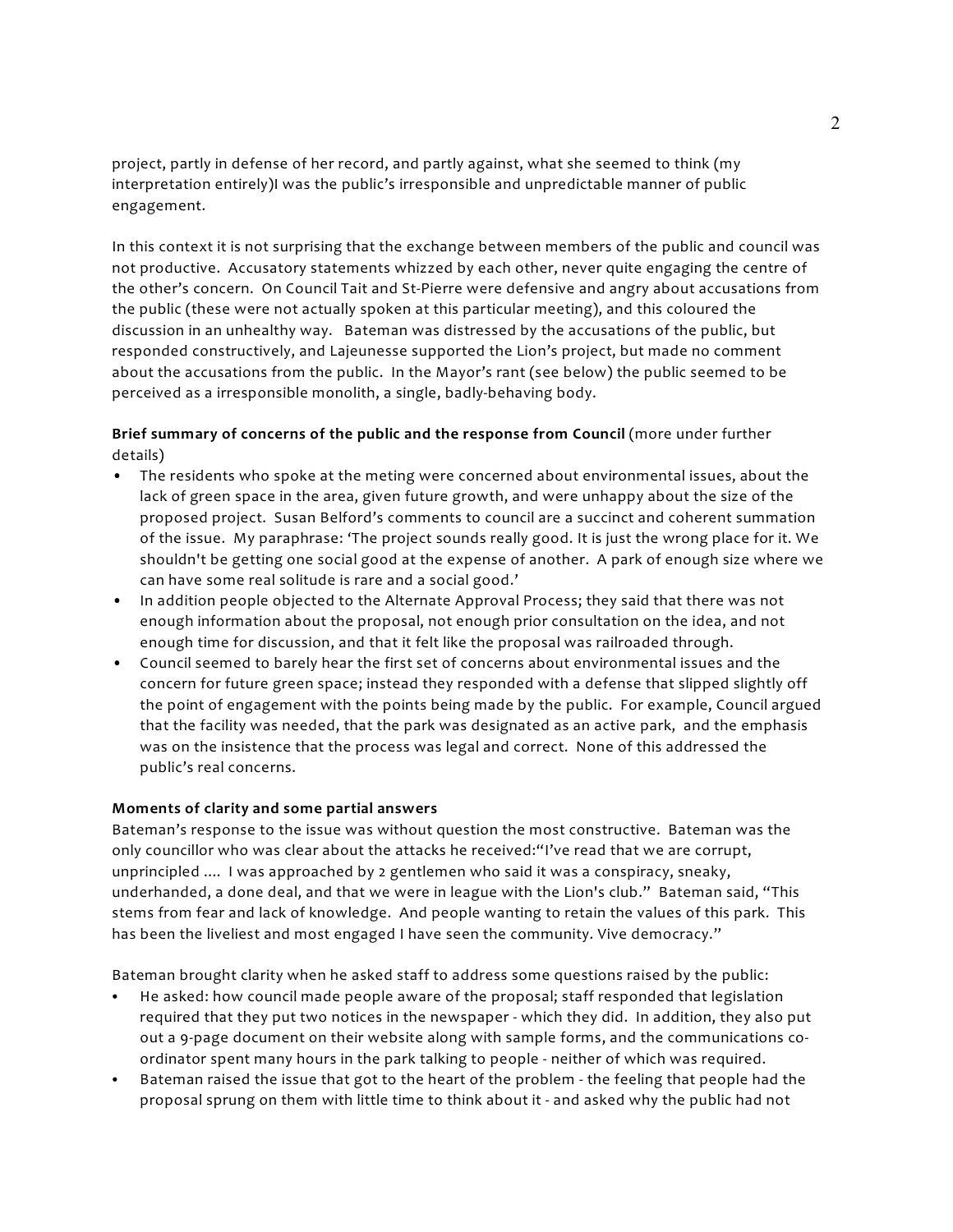been informed when the Lions began to meet with staff about this. McInnis responded that these meetings were in camera (but did not say why) and that this was the first opportunity to get the information out.

- He also asked about the details of the building. McInnis reported that the Lions did not want to invest a great deal of money on the plan until they had assent; McInnis said he understood that the sale of Murray road property would pay for the design and planning.
- More important information about timing came out when Bateman asked about why email forms were inadmissable. The answer to this from the Corporate Office, Carolyn Mushata, and explains the timing. She said that the time frame chosen by staff and agreed upon by council was very tight because of the requirement to allow time for a second process - an assent vote before Christmas, if the Alternate Proposal Process had failed.

Bateman frequently puts the public's questions and concerns to staff and in this way brings clarity to a situation, although he rarely presses the point and often stops with the role of a conduit for clear information.

#### **The Mayor's Rant** (more under further details)

Mayor Tait was upset about the response to the alternate approval process and had a full-on rant. She began her rant after at 1:56:26 on the YouTube tape, finally turns it over to staff 23 minutes later, only to begin again at 2:39 and go on for another 13 minutes. Her anger was palpable even through the digital media. An some points she was handling the papers in front of her roughly and thumping occasionally on the desk.

The mayor began by acknowledging that there were 'some valid concerns raised about this' but there was no expansion on this point and instead she went off into a rant that was not always coherent. Not only were her comments rambling and not always either pertinent or logical, they were often personally defensive about her long-term record, and, most problematic, included a number of sarcastic and insulting comments about the public.

Prior to this I have observed Mayor Tait to be consistently courteous to individuals presenting to council, even when one suspected she might not think highly of what she was hearing, and she can be relied upon to raise the issue of encouraging public participation (in fact she did so in the meeting where the alternate approval process was agreed to by council).

Mayor Tait could have interpreted the unjust accusations against her as a sign the communications had gone badly wrong, or that council and staff had misjudged the feelings of the public on the issue stirring up some rash comments, but instead she seemed to take it as an attack by an irresponsible public who owed her more respect. I am left wondering just what she thinks about the relationship between citizens and council.

She finished by trying to assure the public that this is not a done deal and there is plenty of time for public input: 'We are here at the start of a process. We don't have zoning, or a lease signed' and she repeated this several times more in the meeting, I assume as a way of pulling back from her earlier display of anger. But, her anger aside, the fact that there was no acknowledgement that the public has a legitimate concern and that council misjudged matters, and instead, a focus on the public's ignorance of legal process and the mandate for John Phillips, will do little to assure the public that they are heard by Council.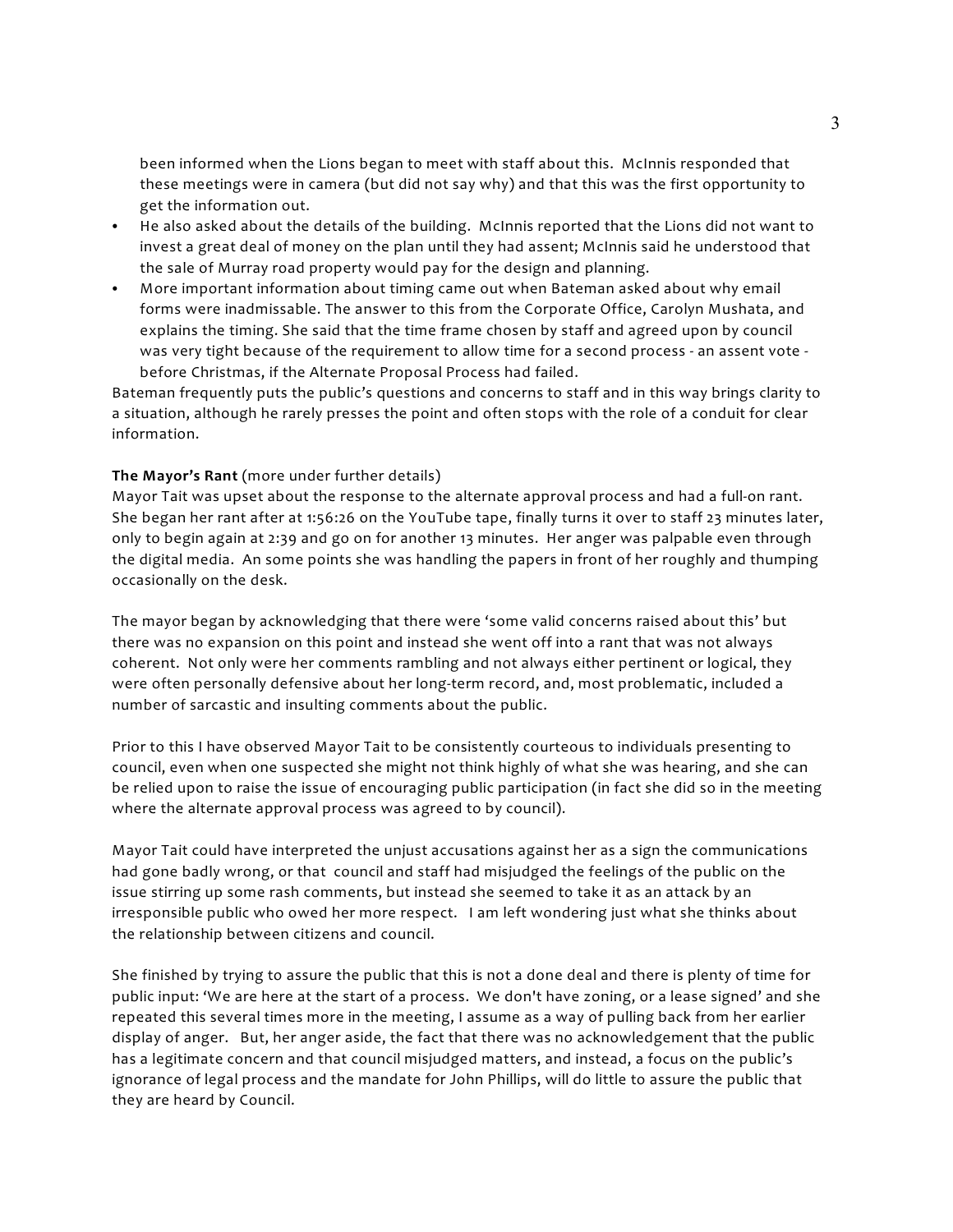### **Further details on the concerns of the public**

At the meeting there were a number of speakers and also correspondence on the issue. Most speakers were slightly over time, but Mayor Tait allowed them to finish quickly. Here is a selection of comments:

- About the process: Council did not educate us in this matter. / There was a very short space of time. / It was too busy a time with children back to school and federal elections. Alternate process 'seems sneaky' / Too fast. / I have had 2 leaflets on the OCP, but nothing sent or posted on the process about the park.
- About the project itself: Too much space given to the building. / Will take up too much of the park. / Will block off the sightlines in the park.
- About the importance of the park: There is a lot going on in the park and many people use it.  $/$ Low lying wetlands area here, so it is not appropriate for building. / Given all the development slated to happen and already underway, a significant reduction of the size of the park is a really really bad thing. / Park is important all year. / Good for elderly because it is level walking.
- C About reconsidering: I do not think council should think it can go ahead just because we were a bit short of votes. / Your method is not good. Please reconsider.

## **Further details on Council's defense of its position**

- Tait said that the project was a good idea because we need an emergency center. She said with a growing community and the issues of the recent heat dome, potential earthquakes and tsuanmi we need a place for people to go. She also mentioned that the location is one which will become a community hub with the library, senior's centre, and a transportation hub. She mentioned the need for a large hall which is accessible and can take weddings when the Prestige is full.
- Tony said that the intent of the park is active and the project was not about reducing biodiversity, it is about securing our future because we need this facility are there are not other places we could put this amenity.
- Tony defended the process sounding uncharacteristically defensive saying that the process is not something council has any business in, and that 'allegations that we kept information back were not true' because 'the process required us to do it the way we did it'. He said that 'information was out there or 'they would not have got such a close percent'. (Although the time line for the process was something chosen by Council).
- Dana said the hall built by the Lion's would provide social good for the community, and allow events that bring people together. He mentioned that an accessible and modern facility was needed, describing its location in the park as a facility with a back yard.

### **Further Details on the Mayor's Rant**

- Her response was defensive, self justifying and not entirely candid. For example in her defense of the legal correctness of the process she asserted that this was not a district- led process; rather, it was what council had to do to respond to a proposal from Lion's club - but of course this is not entirely true, although technically it was a response to the Lion's Club proposal, council was making clear choices here – at a previous council meeting it was stated that staff had been working with Lions for years, and council chose the alternate process based on the cost of referrendum and the speed that they felt they needed to get it through.
- Tait used a sarcastic tone in her remarks for example referring to using an alternate piece of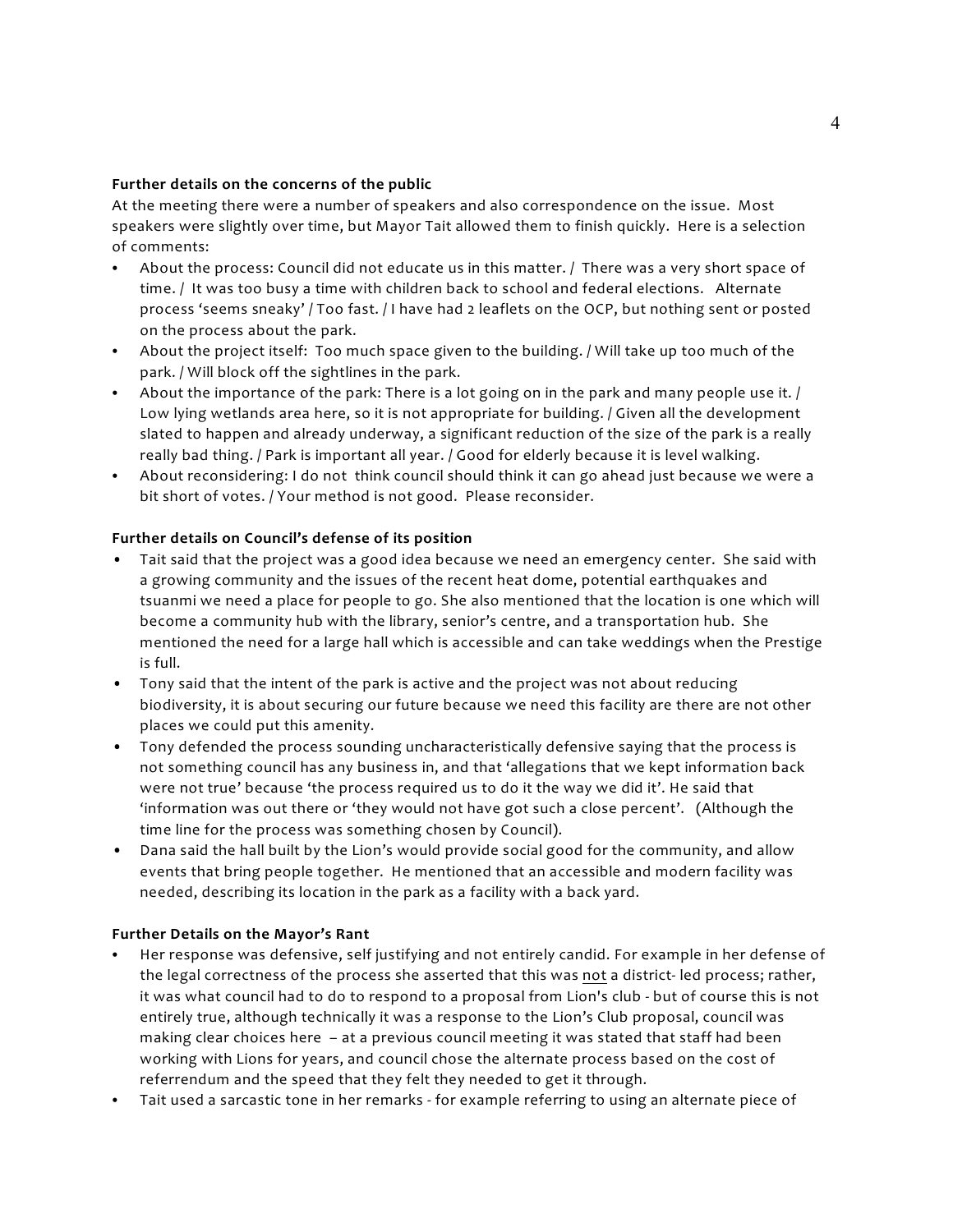land for an emergency centre she put it thus: 'I support this because this is where the people are. What? Should we buy a piece of land and cut all the trees down and have people drive to it?'

- C A number of her sarcastic remarks were about the public's poor response to the district's attempts to have public engagement - which unfortunately all sounded like dismissal of engagement that was not on council's terms: 'Last year we send out 200 surveys about budget and we are glad that 2 filled it out. We are really glad that you have given us your feedback.'
- On the comments about the park on social media: "People write on social media, why don't they write here where it matters. I can't make a decision based on social media. I can't look through all of the social media. I'm not going to infiltrate groups."
- Her response to correspondence from Sooke On Fire Taxpayers Group (who wrote a letter to Council on the issue, and summarized the response they had handing out 1000 of the forms to people in the park): " Sooke On Fire Taxpayers - an anonymous group to me.'

## **And the Lions ??**

Part of the concern of the public is the suspicion that this will be a private club for the Sooke Lions. A number of the public comments stated that they have the greatest respect for the Lions, and Mayor Tait vigorously defended the Lion's Club - you might go so far as saying she valourized them. It is worth noting that the wording on Lion's Club website may be partially responsible for some of the public's impression of the project. In a report on the John Phillips project it says: "The proposal -- labeled as a "Community Hall" on the map but known formally as the "Sooke Lions Centre" -- calls for a 21st Century companion and counterpart to our wonderful 1937 heritage hall on Eustace." Later in the document another sentence likely to raise the ire of the public characterized the park as sorely underutilized: "...aside from a handful of summer events, JPMP has remained a serene green space populated by a relatively small numbers of walkers, dog owners, fitness groups and Nott Pond's armada of ducks and red-winged blackbirds." A more careful read of the document gives a better impression of the Lions intentions.

### **2. DEVELOPMENT IN TOWN: REQUESTS FOR REZONING AND A DEVELOPMENT VARIANCE**

# **Item 7.1. A request to rezone from Rural Residential (RU4) to Neighbourhood Rural Residential (RU5) to create 4 new lots on 5627 Woodlands Road in Saseenos was approved. Susan Belford of Transition Sooke spoke against it; Bateman asked about trees.**

- The request had first and second hearing on July 12<sup>th</sup>, and is up for 3<sup>rd</sup> hearing and public input.
- The request is for property in north Saseenos, rezoning to divide one lot to 4 lots with the potential for a  $5<sup>th</sup>$  to be added later.
- Two interesting points were made, one by Susan Belford (of Transition Sooke) who pointed out that this development would substantially increase the density in north Saseenos and would be dealt with differently under the new Official Community Plan which is only about a month away. The applicant responded that he began this process in March of 2018.
- C The second by Jeff Bateman (who did vote for the rezoning). He noted that in 2019 he voted against the rezoning of a neighbouring property because he felt that Council was amending zoning bylaws to accommodate developers very frequently and this would set a precedent. He noted that in 2019 there were people speaking in opposition, but now neighbours appear to be in favour.
- An Issue mentioned in the discussion was the capacity of the road to deal with the increasing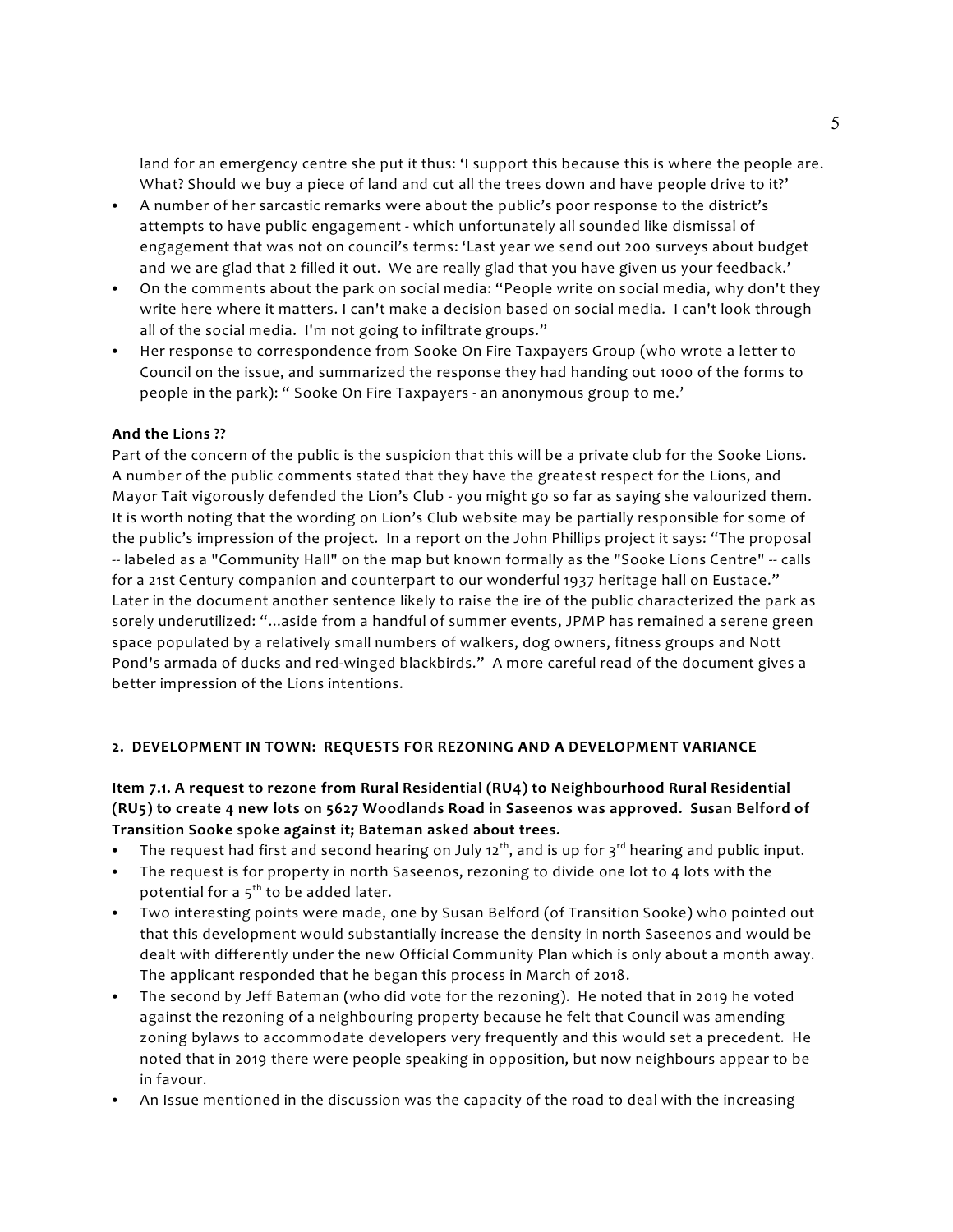density of the neighbourhood.

# **Further Details**:

- The area is currently mixed rural and agricultural, and is currently designated gateway residential which means low density infill development. The rezoning would allow a fifth lot to be added later. The applicant signed a covenant that duplexes would not be built.
- The applicant has offered \$9,000 towards the district's affordable housing fund. A 5% land dedication or cash-in-lieu is required for subdivisions creating three or more lots and staff suggests accepting cash since the Parks and Trail Master Plan does not have a specific recommendations for a park nearby.
- In the discussion Bateman asked about trees. A tree protection plan is required and the applicant is not able to remove trees without penalty. Bateman noted that there were lots of trees in the photos of the lot, but it appears that there are fewer now. Pawlow reported that staff were advised trees were removed because life safety concerns.

## **Item 7.2 A request to rezone one lot to create 2 on Powliuk Cres**

The neighbourhood is off West Coast Road, where Caldwell intersects it. Staff called it 'within walking distance of downtown'. Discussion was based on the issue of increasing density, particularly the potential addition of up to 4 homes, 2 duplexs on each lot. Duplexs are allowed on both R2, medium lot residential, and on R3, small lot residential depending on size of lot. In my experience listening to council meetings, Beddows often raises the issue of duplexes; he has concerns about increasing density to the point where traffic is an issue and the lots are tiny.

- Bateman and Beddows both voted against it but it passed.
- St-Pierre and Lajeunesse both spoke in favour
- This was the  $3^{rd}$  reading and there was opportunity for public input, but no one spoke against it.

# **Further details**

- Application to rezone from Medium Lot Residential (R2) to Small Lot Residential (R3) to subdivide into 2 lots. The area is within the designated Community Growth Area where low to medium residential density growth will occur.
- Applicant offered \$3,000 for the affordable housing fund.
- Applicant says their rational is to allow their daughter to build on the lot beside them. It was agreed by council and staff that this is not something that could be taken into consideration, because once rezoned, the rules for what can be built in the future change.

**Item 7.3. A request for a variance to the setback required from a pond is turned down by council.**  The issue is a variance on the permit for a 7-lot subdivision, on Otter Point about 2k from the town centre. The variance requested would reduce the required setback from a pond by half. (The land was rezoned in 2019 in order to allow the subdivision - which staff say is in keeping with the community plan currently in force) .

- Before the public input Bateman asked why riparian setbacks are routinely overturned. Staff response was that although Sooke has moved to adopt the provincial recommendation of a 30 m setback, other municipalities have less, and the 30 m setback is often not needed. Staff will support a variance where an environmental professional says that the required setback of 30 metres is not needed.
- St-Pierre spoke against it. Sooke has adopted the green lens of 'Low Carbon Resilience' and reducing the setback here does not fit with this, and it will bring problems with storm waters.
- All the councillors were concerned not to upset the developer's plans to proceed and wanted to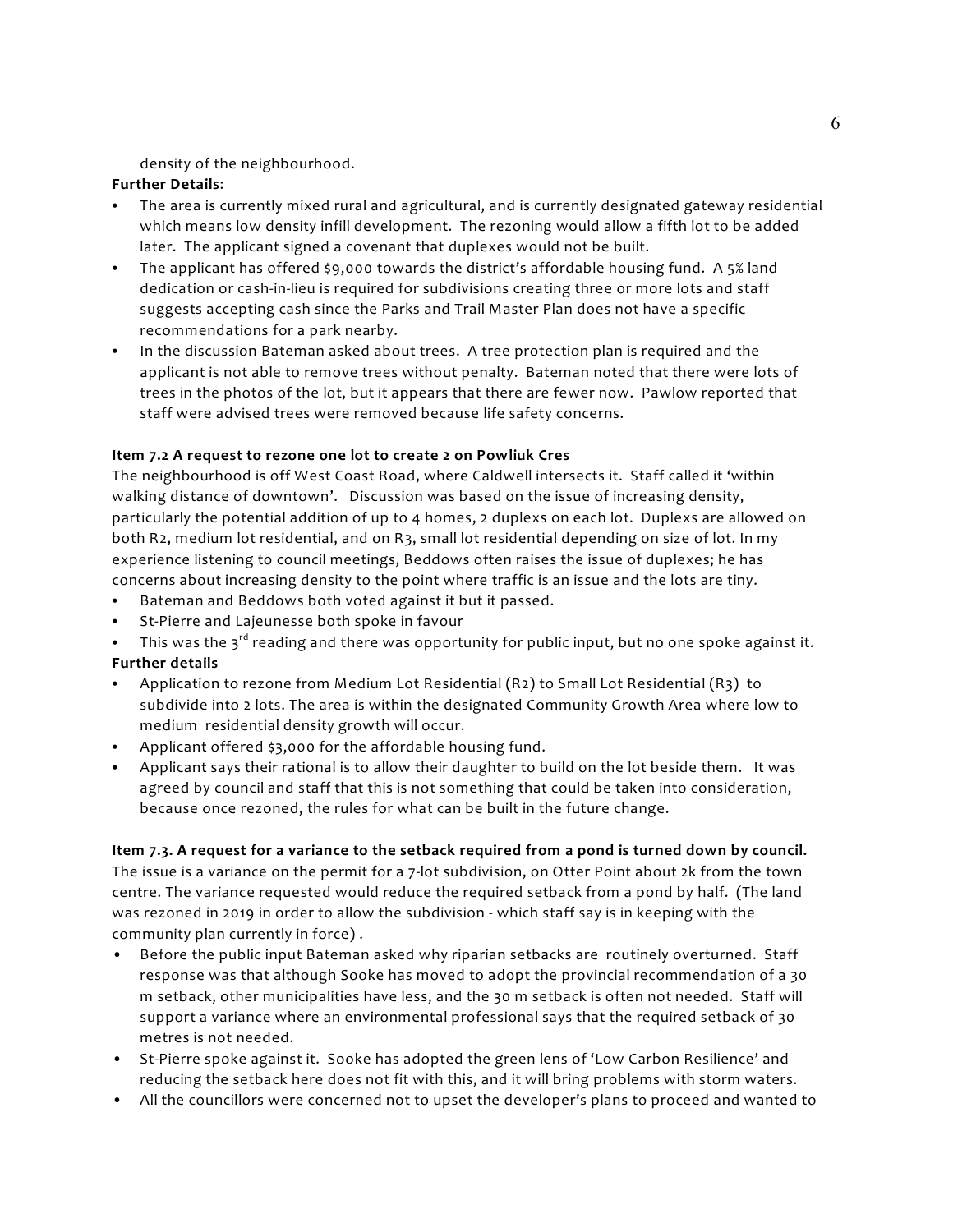make sure that rejecting the variance would not trigger a 12-month pause on returning to council.

• The variance was denied.

### **Info Note on Low Carbon Resilience that St-Pierre referred to:**

- In March, 2021 Sooke formally adopted Low Carbon Resilience as their green lens for evaluating development.
- From Sooke's website: Low Carbon Resilience is a type of green lens that balances the co-benefits of environmental, economic and social determinants and aligns with Sustainable Development Goals. The District of Sooke Council Strategic Plan references a "green lens\climate first" approach to planning. The green lens\climate first reference is without a definition. The recommendation that Low Carbon Resilience be the definition helps to ensure Council and staff have a shared understanding to support subsequent planning.

### **Public Input**

- Two people spoke strongly against this in the public hearing: Susan Belford and Steve Unger.
- Belford made the point that each of these 7 lots could possibly have 2 units which will add up to a lot of stress on the pond, and she said that the protection of habitat and benefit of carbon sequestration should be considered as greater benefits. She also noted that council had recently reduced the setback for another property and hopes this is not a trend.
- Unger made similar points to Belford, saying that there were no social or environmental benefits to Sooke from the development, and that the pond is of value. He points out that the pond protects DeMamiel creek which is in trouble because of development in Otter Point and in Broom Hill, plays in role dealing with storm water and in protecting salmon spawning ground. He disagrees with the environmental report stating that other properties are not affected because as the downhill neighbour from the property, he experiences significant erosion from storm water.

### **Lessons for Transition Sooke**:

- C Council was influenced directly by the public input, and I think in a more general way, by the public engagement on what they are doing. They need the support of residents to make decisions that are against developers interests.
- Council was influenced by the input provided by Unger and Belford. Tait said, "Mr. Unger is spot on. Green space is important" . Beddows said that he did not disagree with the environmental professional until he heard Unger speak and then he changed his mind. (I have observed that Beddows is very responsive to the concerns of neighbours, and to specific concrete problems).
- Belford began her remarks by saying she was 'tilting at windmills again'; although noone responded directly to this comment, I had the impression that council, particularly Mayor Tait, was not comfortable being seen as always accommodating developers. Bateman's questions about this variance and his remarks about the earlier rezoning (which he nevertheless voted for) may have also contributed to a sense that developers are sometimes over-accommodated.
- Maja Tait spoke very strongly in support of rejection. She said several times that the developer had been asked for rezoning, got it, and should stick with the rezoning they requested. I thought it was implied that she felt developers were pushing and that she wanted it to be clear that she would take a stand on this. I think it is worth mentioning that later in the meeting on a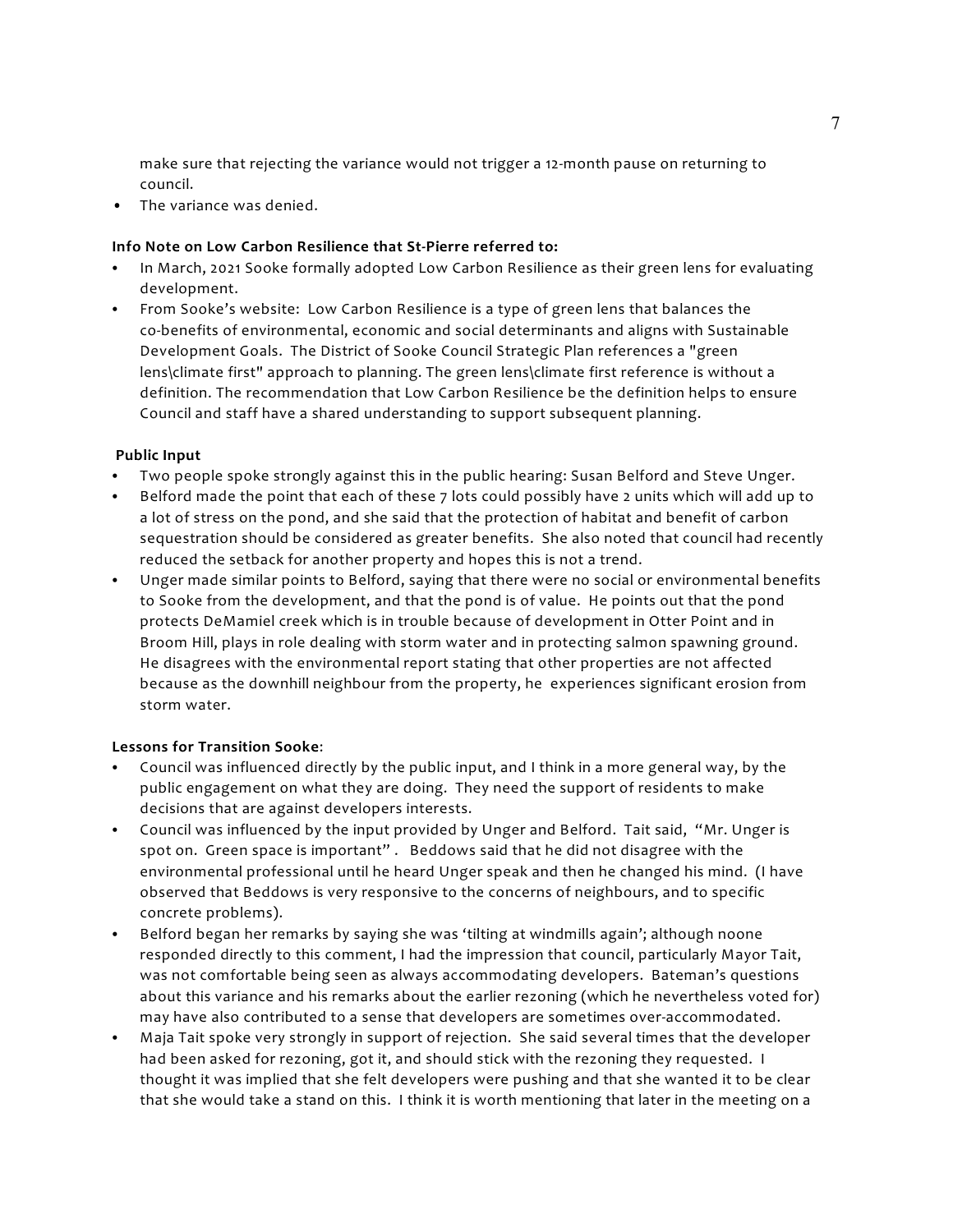different item she again referred to council's decision here to deny the request.

C (NB there are 2 developers involved here - the land has been sold since being cleared by the original applicant for rezoing).

# **A side issue that possibly someone in Transition Sooke with lots of time on their hands could take up.**

- Tony raised the issue of cash in lieu for parkland and asked if there were other models that would not cost developers more and would add to green space since Sooke does not plan (at the moment) to build more parks. His suggestions were raingardens on site, hedgerows for wildlife, community gardens, small areas of wildlife habitat or trees or growing space, instead of money for parks we can't use.
- Staff raised the issue of maintaining these and Tony responded that a number of these would require little maintenance, or could be managed by residents.
- Pawlow said that if they were directed to, staff could look at other models.
- There was no motion to follow up on this.
- Perhaps someone on Transition Sooke might want to follow up on this suggestion and gently present options to council and ask for council to get staff to follow up? It would be a supportive measure, and lately we have had to take a combative approach on some issues.

#### 1.17.07

### **A tiny bit of possibly insignificant strangeness -**

Item 8 was the adoption of minutes and Bateman had a correction of the minutes for July 26 because he and Tony voted against a zoning bylaw but it was reported as passing unanimously. Bateman said that his reason to vote against was the loss of a mature 2nd growth forest. The tiny bit of strangeness was that staff responded that they do not include reasons, but, Bateman pointed out, that in his direct experience, they have in the past. Nothing was said. I thought a response was needed.

### **3. TRANSITION SOOKE'S PESTICIDE GROUP & NEWS ABOUT COUNCILLORS' CONFLICT OF INTEREST**

Item 9.1 was a presentation on the ban of Cosmetic Herbicides/ Pesticides by Yvonne Court of Transition Sooke. Also important here is the issue of Councillors' conflict of interest.

### **Yay Yvonne Court**

Yvonne Court gave a presentation on pesticides. It is in the agenda package for the meeting.

### **Update on Sooke and Pesticide from Bateman**

- Bateman reported that rather than propose a ban against pesticides in Sooke he has worked for a ban provincially. This is because a ban against pesticides in Sooke can have little effect when Sooke does not have the authority to prevent their sale.
- Bateman and Tait have connected with the province advocating for a new pesticide strategy. They are in touch with Christa Zacharias-Homer, Director of Integrated Pest Management at the Ministry of Environment and Climate Change. He suggested she be invited to the meeting where Transition Sooke presents on this issue.

### **Hurray for advocacy work!! No conflict of interest here.**

Bateman is a cofounder of Transition Sooke and in the past has been very careful to declare this